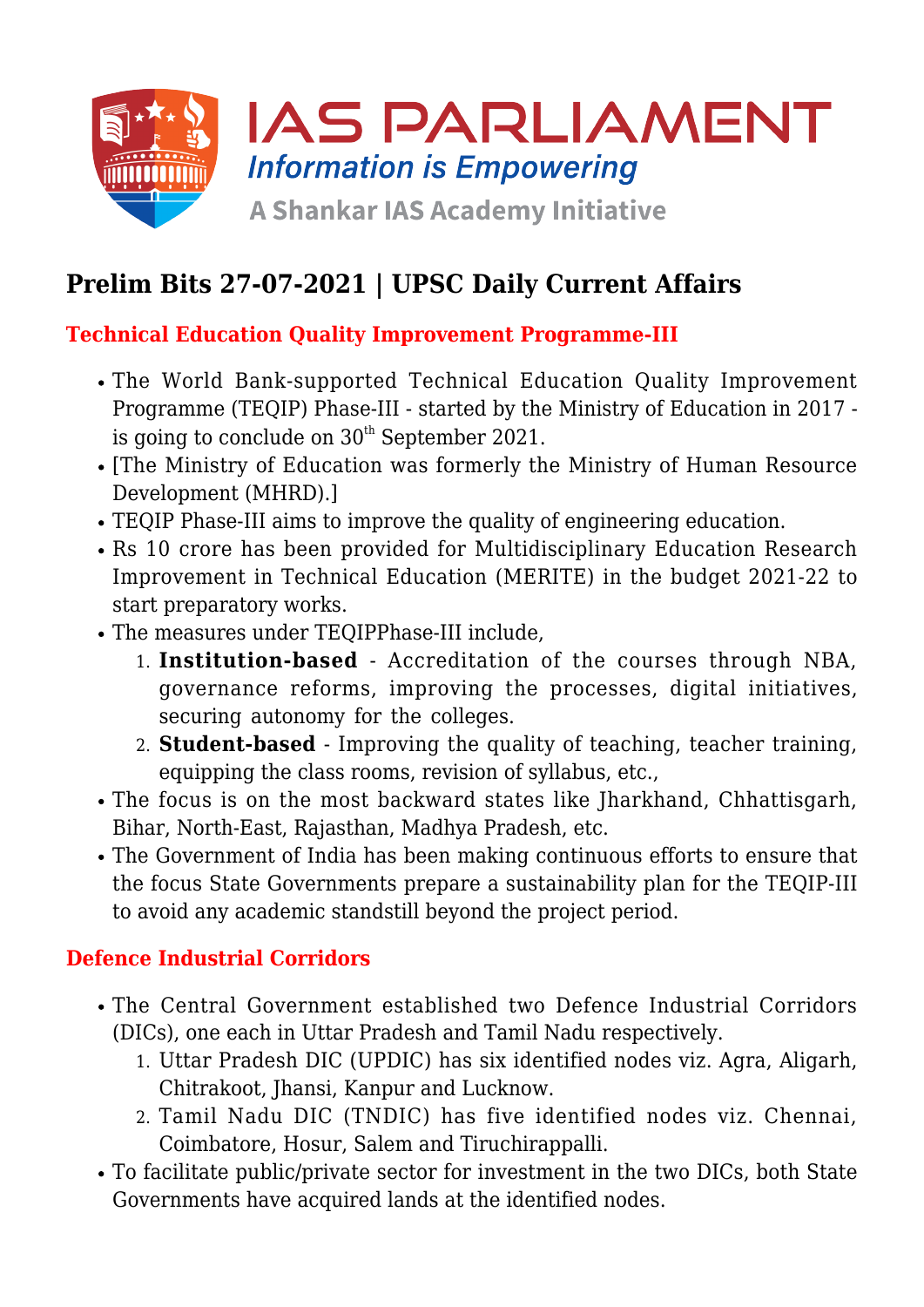- The nodal agencies of the UPDIC and TNDIC are UP Expressways Industrial Development Authority (UPEIDA) and TN Industrial Development Corporation (TIDCO), the nodal agency respectively.
- The production of armament/ammunition; components of aerospace industries; missile systems; and establishment of research & development facilities has been envisaged in the two DICs.
- **Significance**  The establishment of the DICs may provide a fillip to the defence manufacturing ecosystem through synergistic development of technologies, promote growth of private domestic manufacturers.

## **National Initiative for School Heads and Teachers' Holistic Advancement**

- Ministry of Education launched National Initiative for School Heads and Teachers' Holistic Advancement (NISHTHA) for continuous professional development of the teachers during Covid-19.
- [Ministry of Education, formerly the Ministry of Human Resource Development, is a Ministry of Government of India responsible for the implementation of the National Policy on Education.]
- NISHTHA was launched online in 2020 using DIKSHA platform to improve learning outcomes at the elementary level through an Integrated Teacher Training Programme.
- It is the world's largest teachers' training programme of its kind with an objective to motivate and equip teachers to encourage and foster critical thinking in students.
- **Training** will be conducted directly by Key Resource Persons (KRPs) and State Resource Persons (SRP) identified by the State and UTs.
- They will in turn be trained by 120 National Resource Persons identified from NCERT, National Institute of Educational Planning and Administration (NIEPA), etc.

#### **Secrecy of Vote**

- The Supreme Court held that in any election, be it to Parliament or State legislature, the maintenance of secrecy of voting is "a must". It reiterated judgement in People's Union for Civil Liberties case (2013).
- It stated that Secrecy is a **part of the fundamental right** of freedom of expression. The confidentiality of choice strengthened democracy.
- In direct elections to Lok Sabha or State legislature, the secrecy of vote would ensure that a voter casts his vote without any fear or being victimised if his vote is disclosed.
- It also stated that Democracy and free elections were a **part of the Basic Structure** of the Constitution.
- [The 'basic structure' doctrine was framed in the judgment in Kesavananda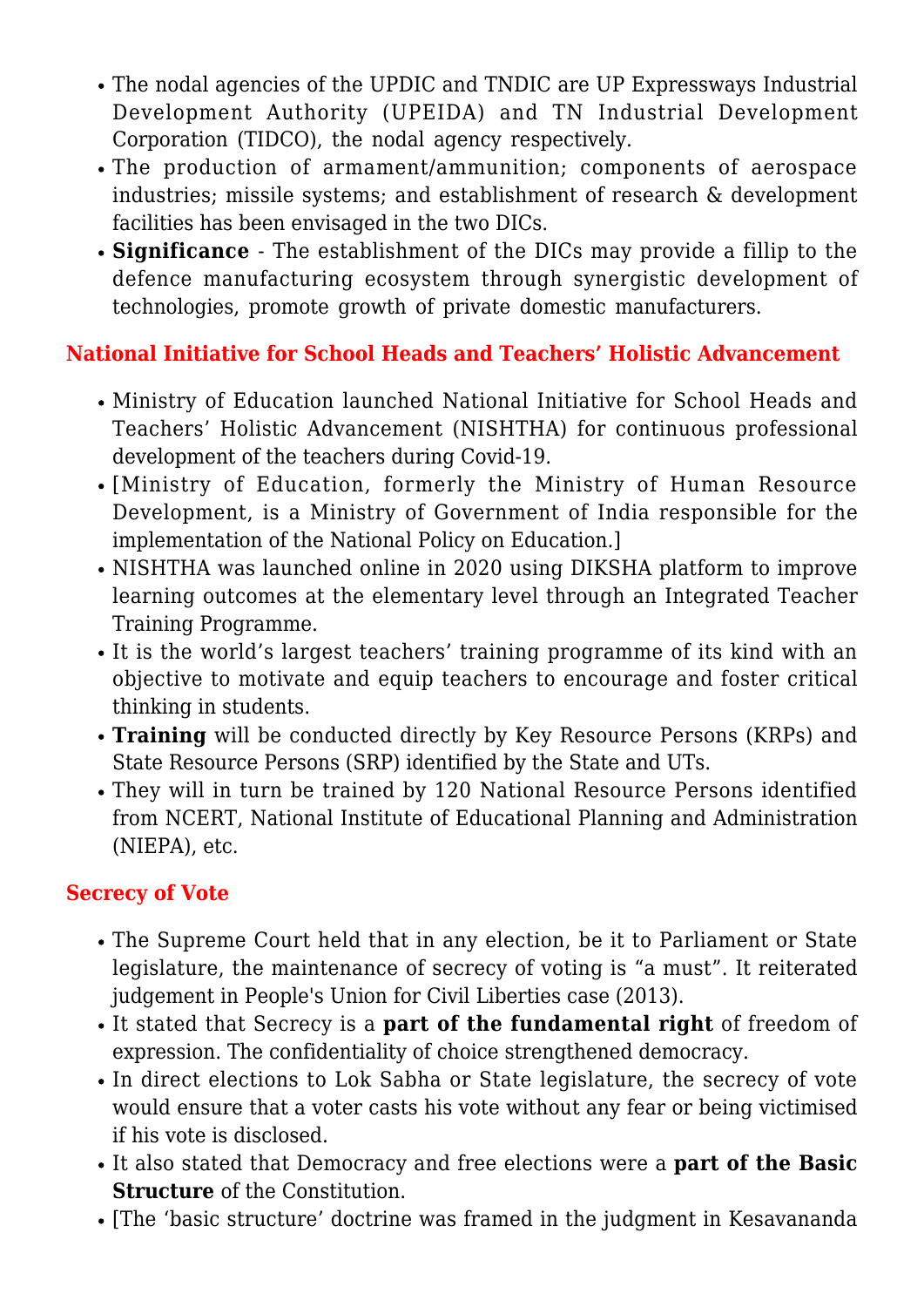Bharati vs State of Kerala case (1973).]

The Court also said that any attempt at **booth-capturing or bogus voting** were crimes against democracy and should be dealt with iron hands, because it ultimately affects the rule of law and democracy.

## **National Security Council**

- The Budget allocation for the National Security Council Secretariat (NSCS) increased 10 times from Rs. 33.17 crore in 2016-17 to Rs. 333.58 crore in 2017-18.
- Formed in 1999, NSC is a three-tiered organization that oversees political, economic, energy and security issues of strategic concern.
- NSC comprises the three tier structure
	- 1. Strategic Policy Group (SPG),
	- 2. National Security Advisory Board (NSAB) presides over the NSC, and is also the primary advisor to the Prime Minister and
	- 3. National Security Council Secretariat.
- To know more about the National Security Council (NSC), [click here.](https://www.iasparliament.com/current-affairs/prelim-bits-15-03-2017)

## **Gross Environment Product**

- The Uttarkhand government announced that it will initiate valuation of its natural resources in the form of 'Gross Environment Product' (GEP), said to be along the lines of Gross Domestic Product (GDP).
- Gross Environment Product (GEP) is an assessment system to measure the ecosystem services of any area.
- It reflects the aggregated annual value of goods and services provided by ecosystems (forests, water bodies, oceans, etc.) to people in a given region, such as at district levels, state, and country.
- It entails the establishment of a natural capital accounting framework by integrating ecological benefits into common measures of economic growth such as GDP.
- It summarizes the value of ecosystem services in a single monetary metric.

## **Ecosystem Services**

- The term "ecosystem services" (ES) was coined in 1981 to attract academics to address environmental issues.
- ES are the benefits human populations derive, directly or indirectly, from ecosystem functions.
- In 1997, a group of economists and ecologists led by ecological economist Robert Costanza showed that at global level the value of "Ecosystem Services" is about twice as much as the global GDP.